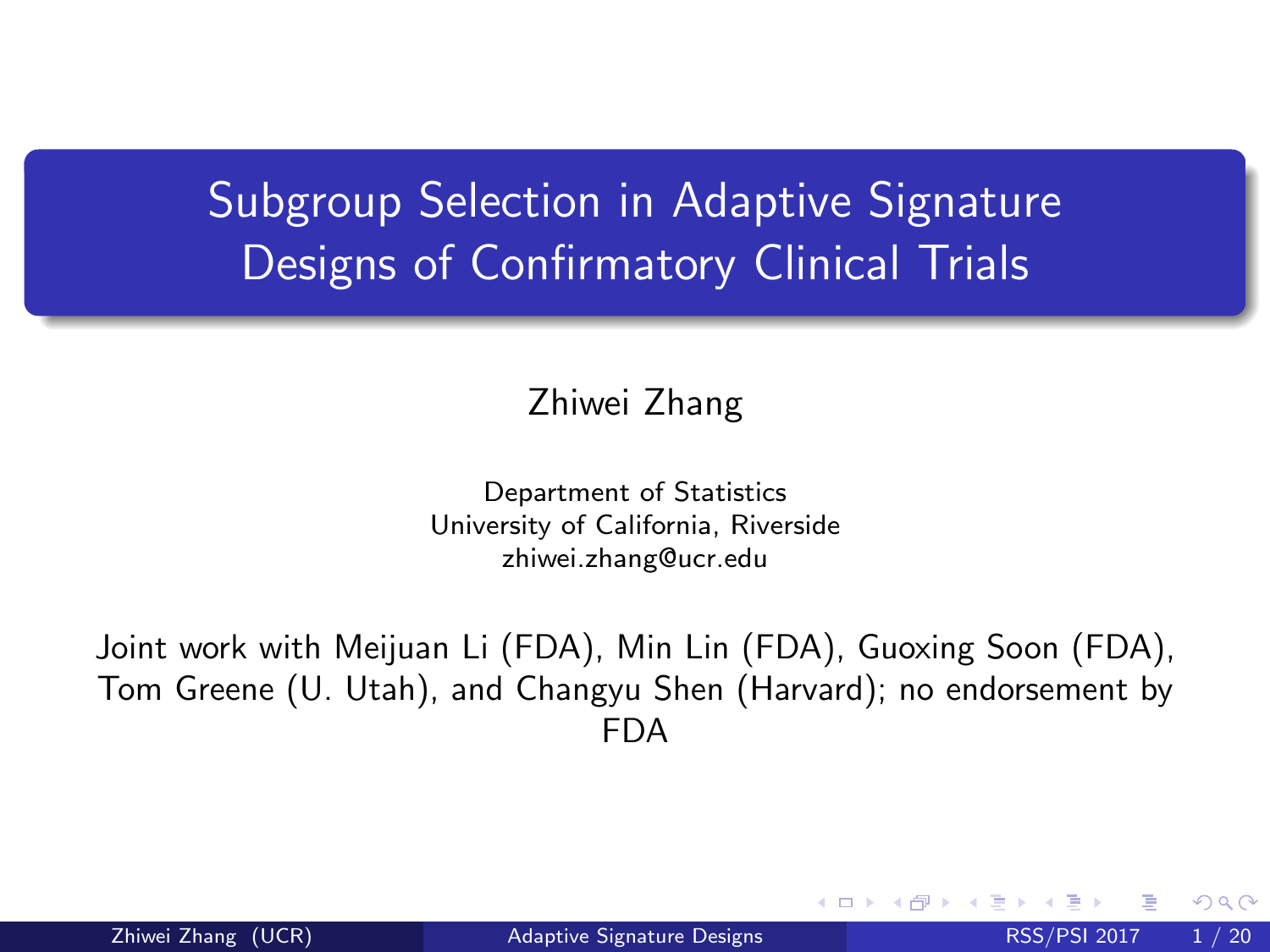- **•** Introduction
- **•** Formulation
- Subgroup selection
- **•** Treatment effect estimation
- Examples
- **•** Summary

4 0 8 ×.  $\rightarrow$  $\rightarrow$ э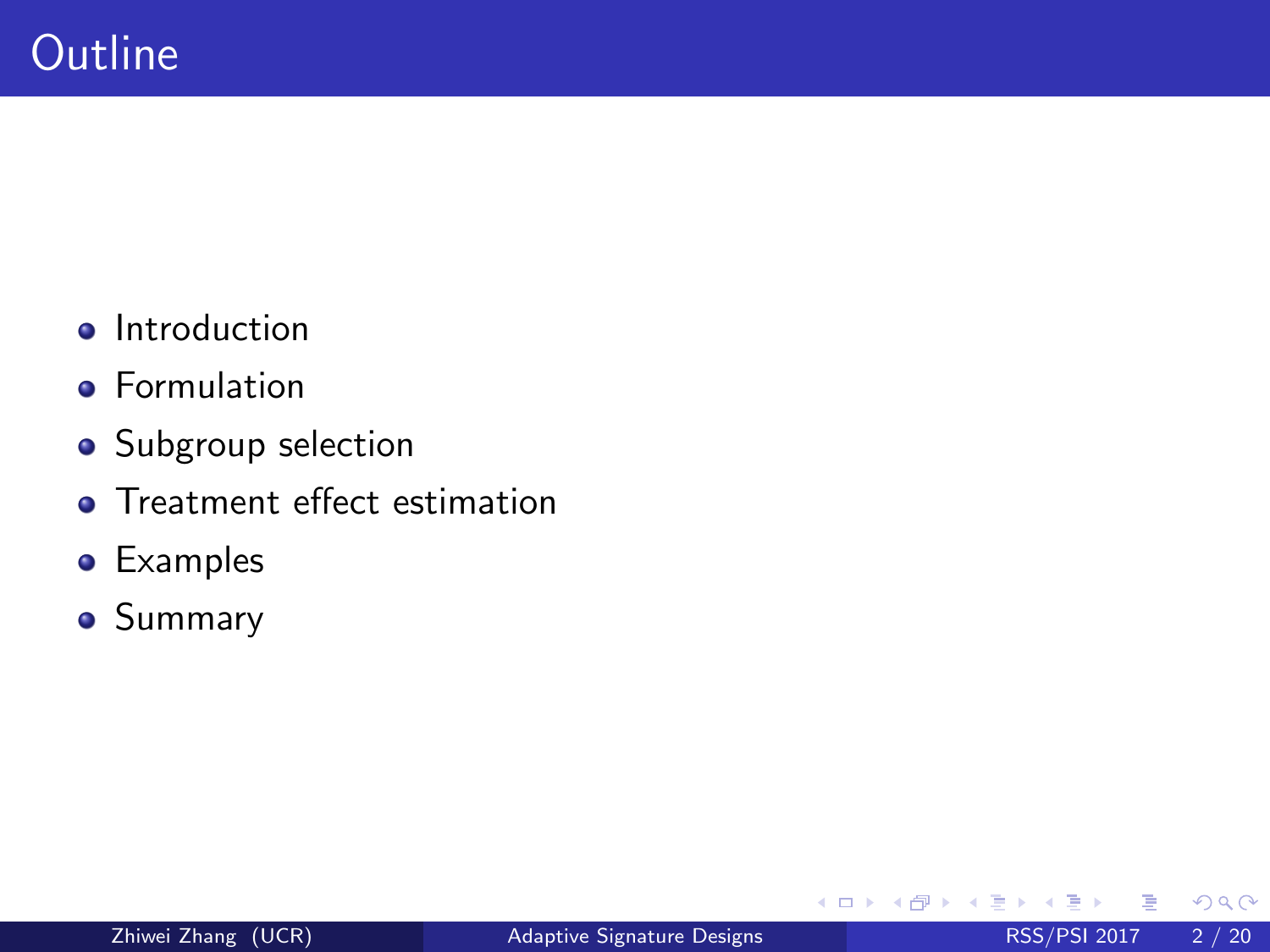- **•** Treatment effects are frequently heterogeneous.
- A clinically meaningful treatment benefit is often limited to a subpopulation of patients (e.g., Simon, 2008, 2010).
- If a promising subpopulation is known at the design stage, this knowledge can be used to
	- plan a subgroup analysis in a broad eligibility trial, or
	- restrict enrollment in a targeted trial.
- If unknown at the design stage, a target subpopulation can be developed in a data-driven manner
	- at the end of a broad eligibility trial (adaptive signature design; ASD), or
	- at an interim analysis (adaptive enrichment design).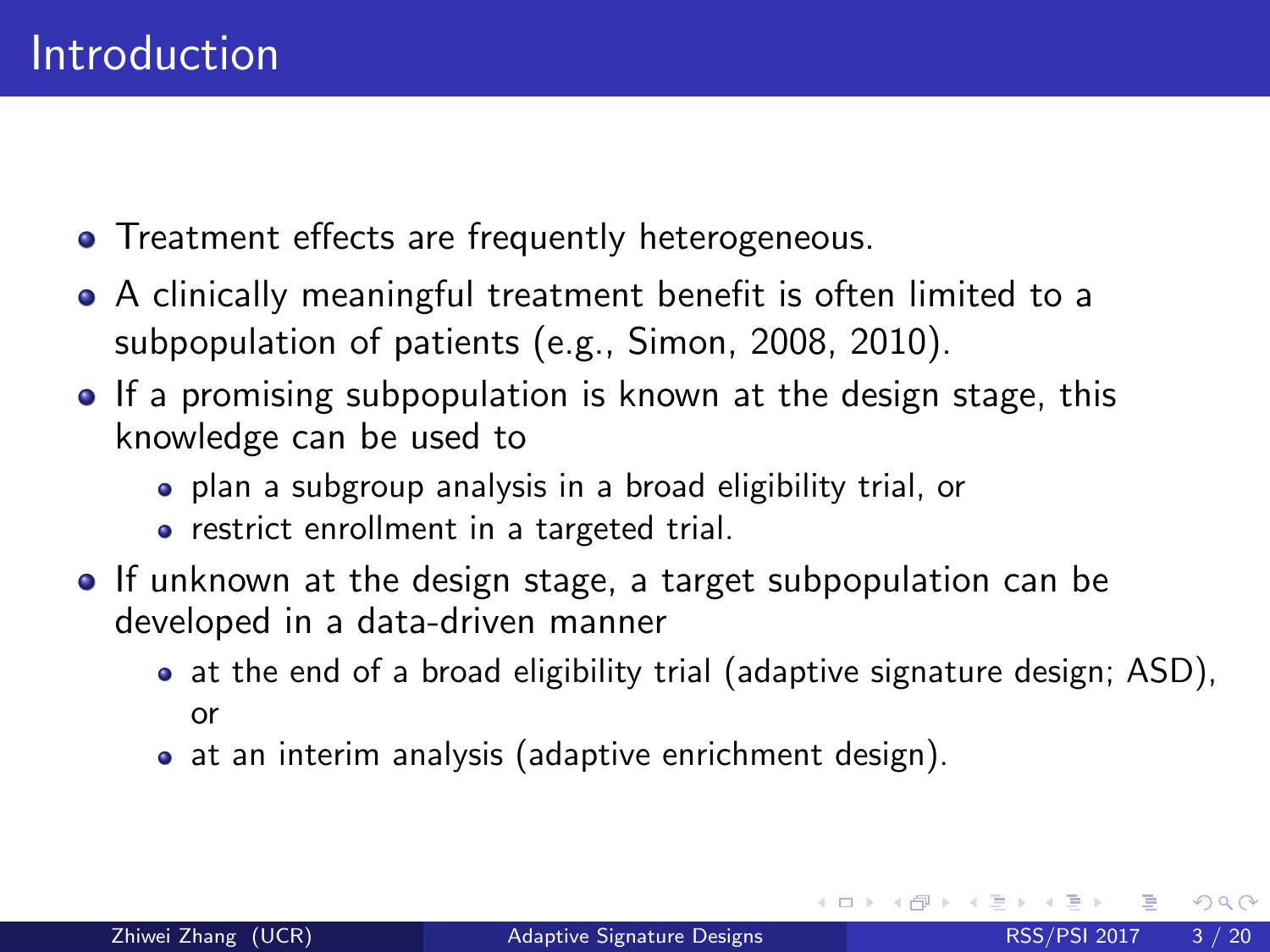- **•** Our focus is on subgroup selection in ASDs (Freidlin and Simon, 2005; Freidlin, Jiang and Simon, 2010), and we also consider treatment effect estimation for the selected subgroup.
- Our objective is to maximize the power for detecting a positive treatment effect in the selected subgroup or, more generally, the expected gain based on a specified utility function.
- The latter formulation allows investigators to take into account the size of the selected subgroup as well as the clinical value of demonstrating treatment efficacy for the selected subgroup.
- Our objective is not to find an optimal treatment regime that maximizes the expected outcome for the entire population.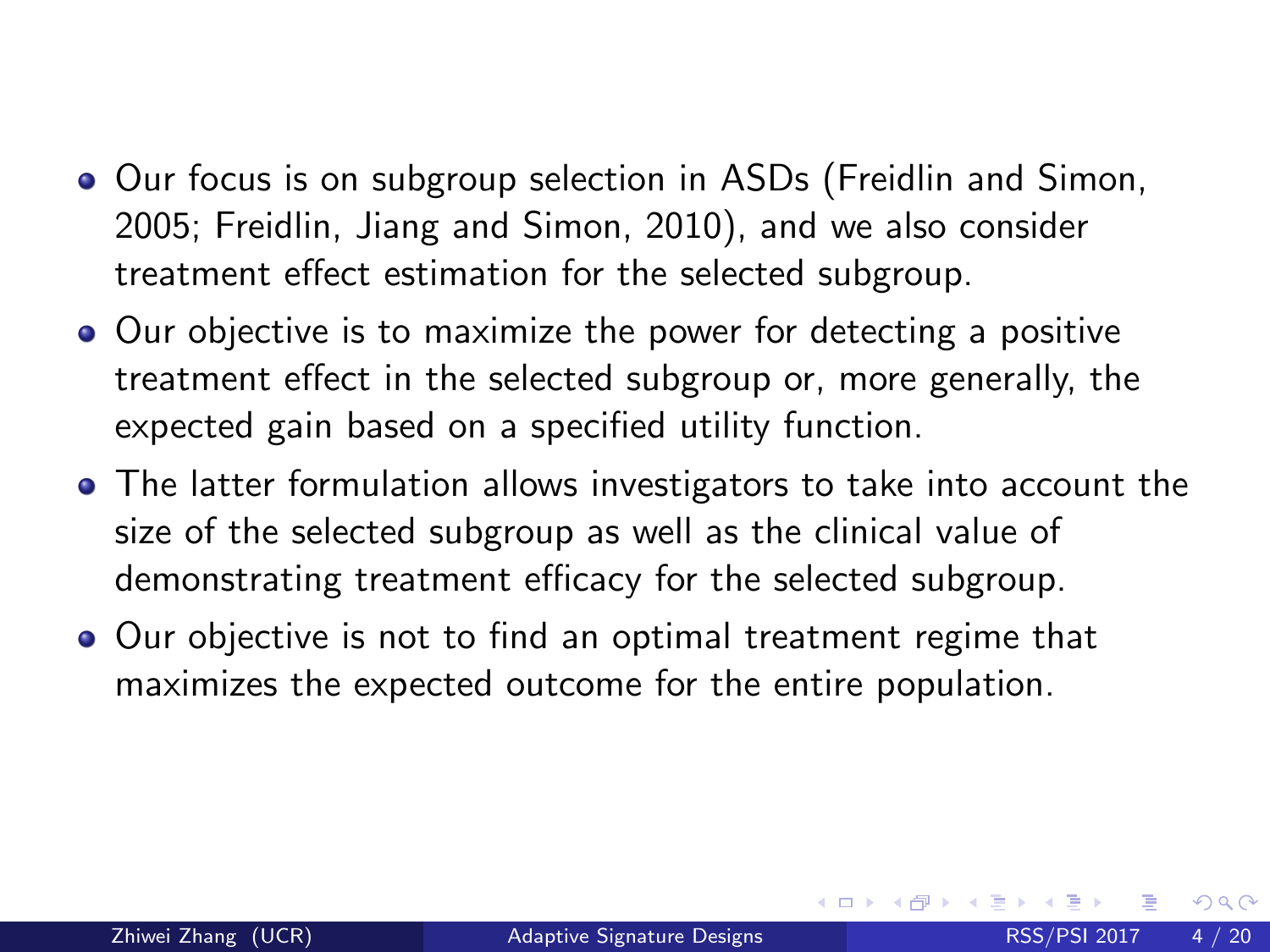- Our approach is based on a simple and general characterization of the optimal subgroup.
	- For a binary outcome, this characterization takes the form of a halfspace in terms of covariate-specific response rates (in both treatment groups) and utility (if specified).
- Motivated by this characterization, we propose a subgroup selection procedure which consists of the following three steps:
	- **1** Estimate the covariate-specific response rate in each treatment group;
	- <sup>2</sup> Estimate the expected gain for each candidate halfspace defined by a vector of coefficients and the estimates from Step 1;
	- **3** Choose the halfspace with the largest estimate of the expected gain.
- A cross-validation approach can be used to estimate the treatment effect for the chosen subgroup.
- A bootstrap procedure can be used to make inference about the treatment effect for the chosen subgroup.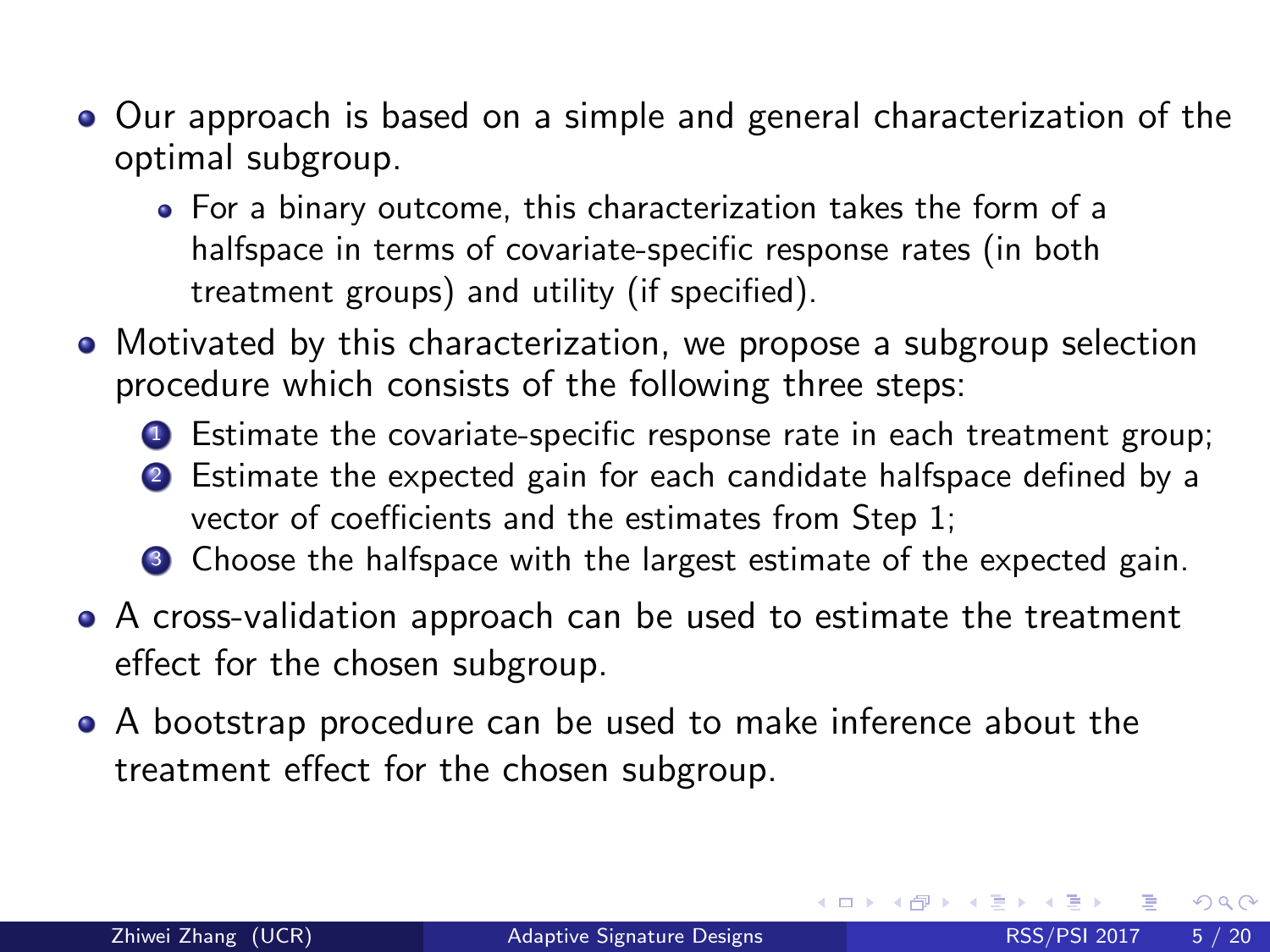- An ASD is just an "all-comer" clinical trial with a prospective plan for testing treatment efficacy for a data-driven subgroup of patients.
- Unlike other adaptive designs, an ASD does not (necessarily) involve an interim analysis; it is adaptive in the selection of patients for a possible subgroup analysis.
- Usually, an ASD includes a test of overall treatment efficacy (at level  $\alpha_1$ ) as well as a test of treatment efficacy for a data-driven subgroup (at level  $\alpha_2$ ), where  $\alpha_1$  and  $\alpha_2$  are chosen to control the familywise error rate.
- Here we restrict attention to ASDs without a test of overall treatment efficacy.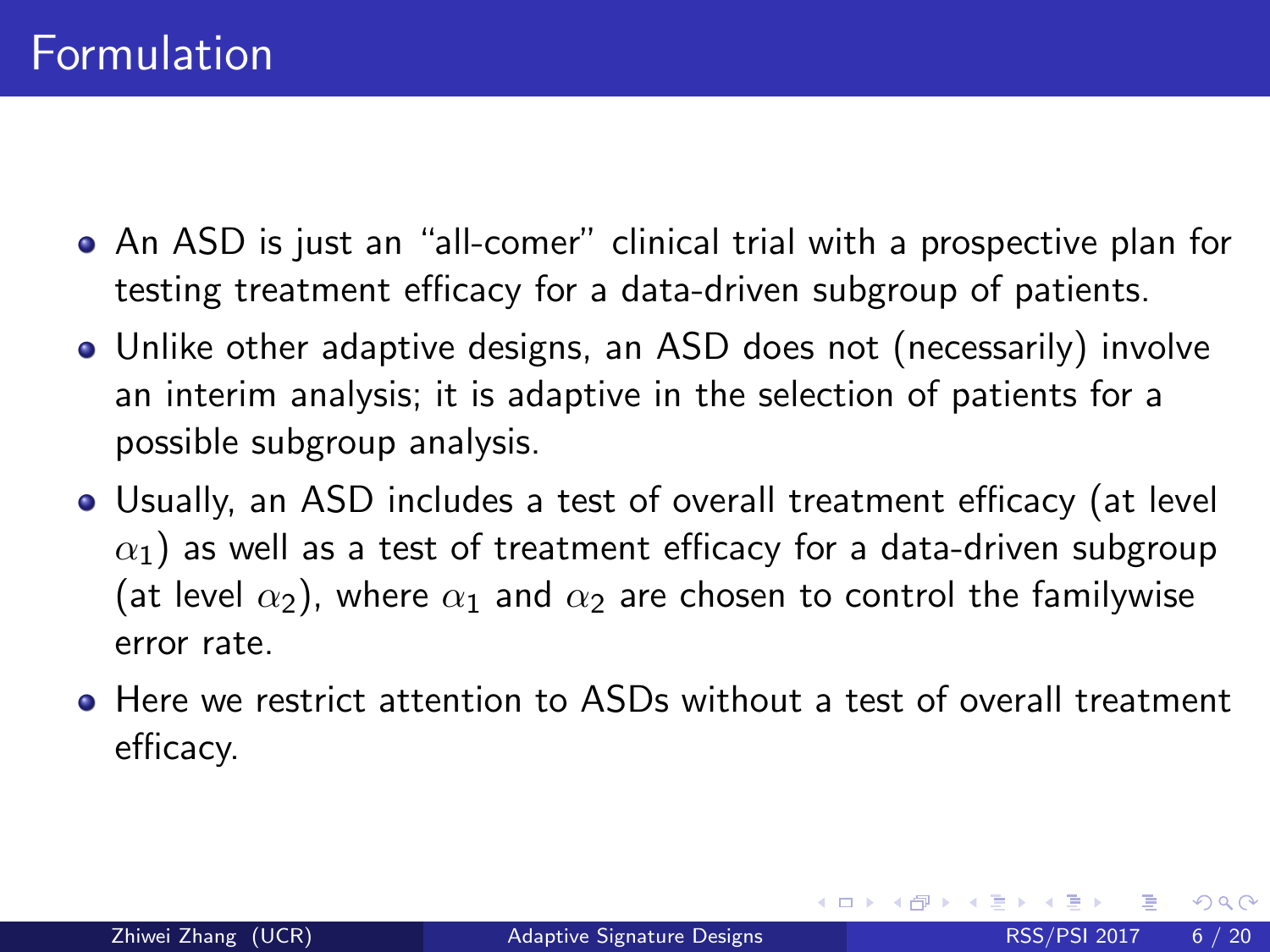- $\bullet$  Consider an "all-comer" clinical trial with randomized treatment  $T$  (1 experimental;  $0$  control), primary outcome Y, and baseline covariates  $X$  (for subgroup selection).
- The question is how to choose a subgroup  $A \subset \mathcal{X}$  and test the associated hypothesis on the basis of  $\{(X_i,\,T_i,\,Y_i) : i = 1,\ldots,n\}.$
- **If the investigator is only concerned about power, then an optimal** choice of A is a maximizer of  $pow(A)$ .
- There may, however, be additional considerations concerning the size and content of A:
	- It is more desirable to demonstrate treatment efficacy for a large subpopulation (say 90%) than for a small one (say 10%).
	- Successful demonstration of treatment efficacy is more important for a subgroup of patients with no alternative treatments than for a subgroup with many treatment options.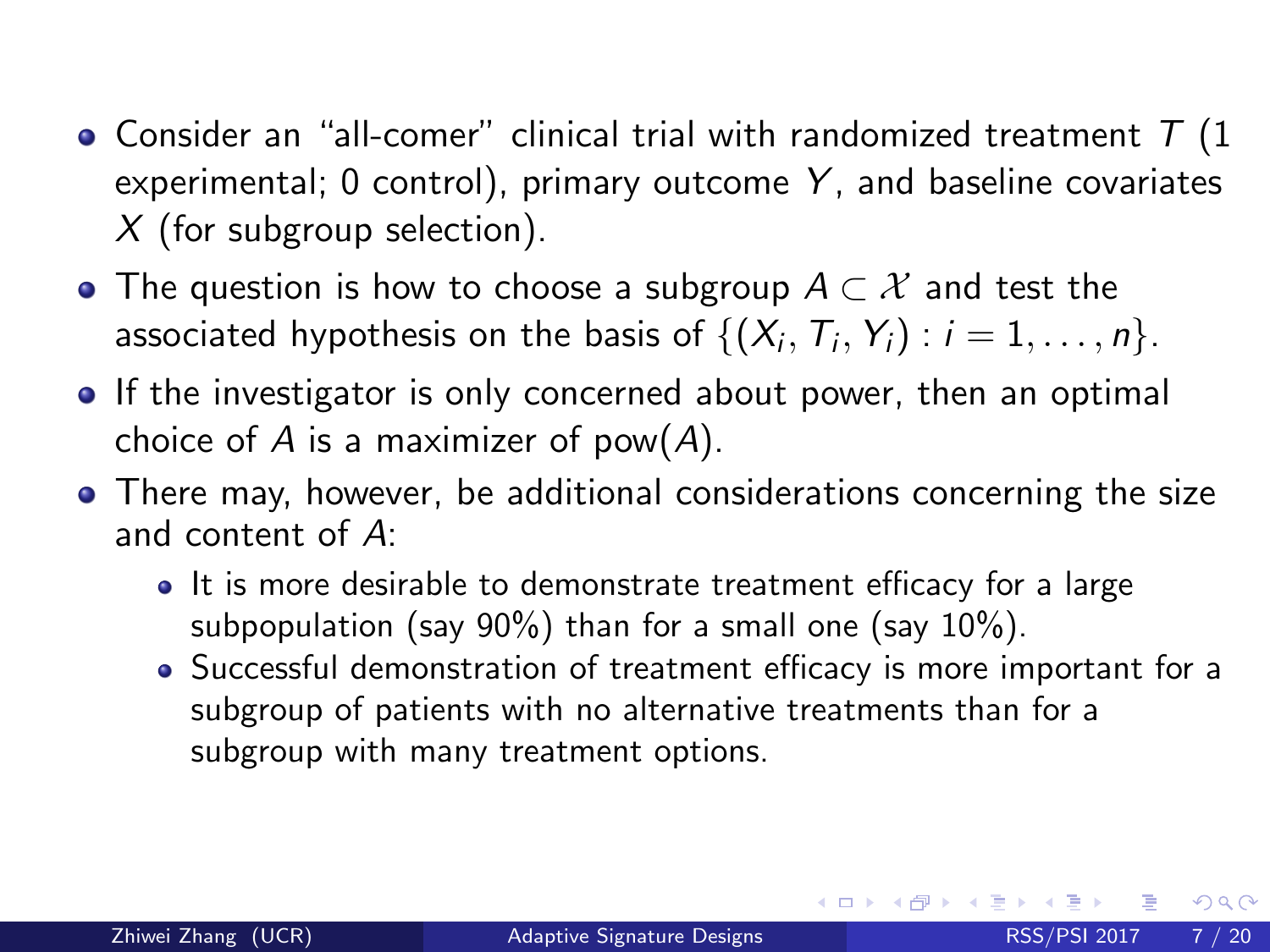- Such considerations can be accommodated using a utility function  $u: \mathcal{X} \to [0, \infty)$ .
	- $\bullet$  If a subset A tests significant, the realized gain is  $u(A) = \int_A u(x) dF(x)$ , where F is the distribution of X.
	- $\bullet$  For a specified utility function, an optimal choice of  $A$  is a maximizer of the expected gain  $\gamma(A) = u(A)$  pow(A).
- Because the exact power may be difficult to calculate, we work with an approximation based on asymptotic normality:

$$
g(A) = u(A)\widetilde{\mathrm{pow}}(A).
$$

- We will attempt to find a subset A that maximizes  $g(A)$  and estimate the treatment effect in the chosen subpopulation, which could be the entire population.
- Since  $u(A)$  is already taken into account, there is no need for a separate test of overall treatment efficacy.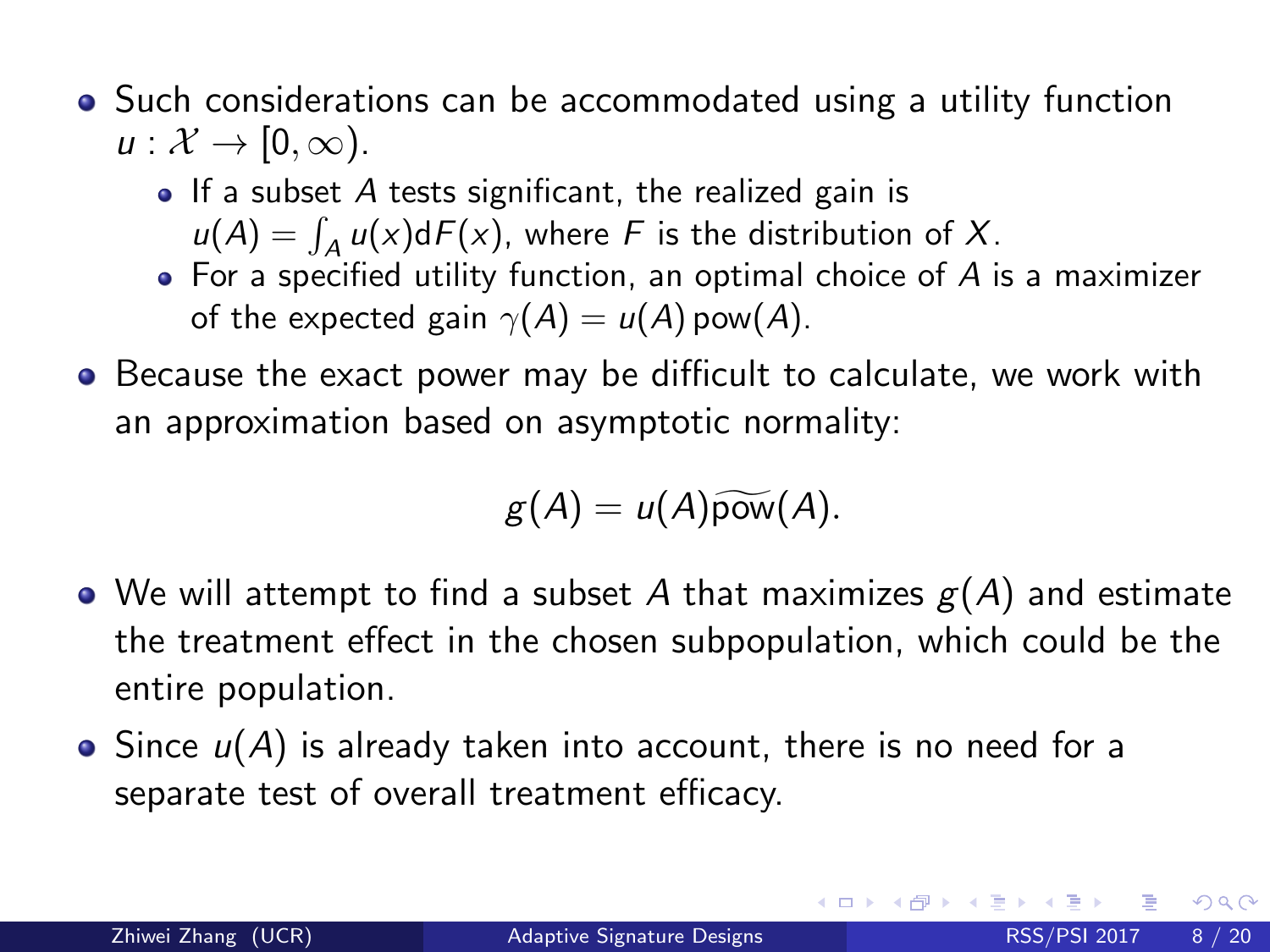## Subgroup Selection

 $\bullet$  To fix ideas, suppose Y is binary (1 success; 0 failure), and write

$$
p_t(x) = P(Y = 1 | T = t, X = x)
$$
  $t = 0, 1.$ 

- $\bullet$  We assume that X has at least one continuous component and that the functions  $(u, p_0, p_1)$  are continuous in the continuous components of  $X<sub>1</sub>$
- Under appropriate conditions, a subset  $A_{opt}$  that maximizes  $g(A)$ consists of  $x \in \mathcal{X}$  such that

$$
(1, u(x), p_0(x), p_1(x))c(A_{\text{opt}}) \leq 0,
$$

where  $c(A_{opt})$  is a 4-vector that depends on  $A_{opt}$  but not on x.

• If the utility function is constant or if there is no utility function (so the objective function is simply  $\widetilde{pow}(A)$ , the same characterization of  $A_{\text{opt}}$  applies after removing  $u(x)$  from the above expression.

 $QQ$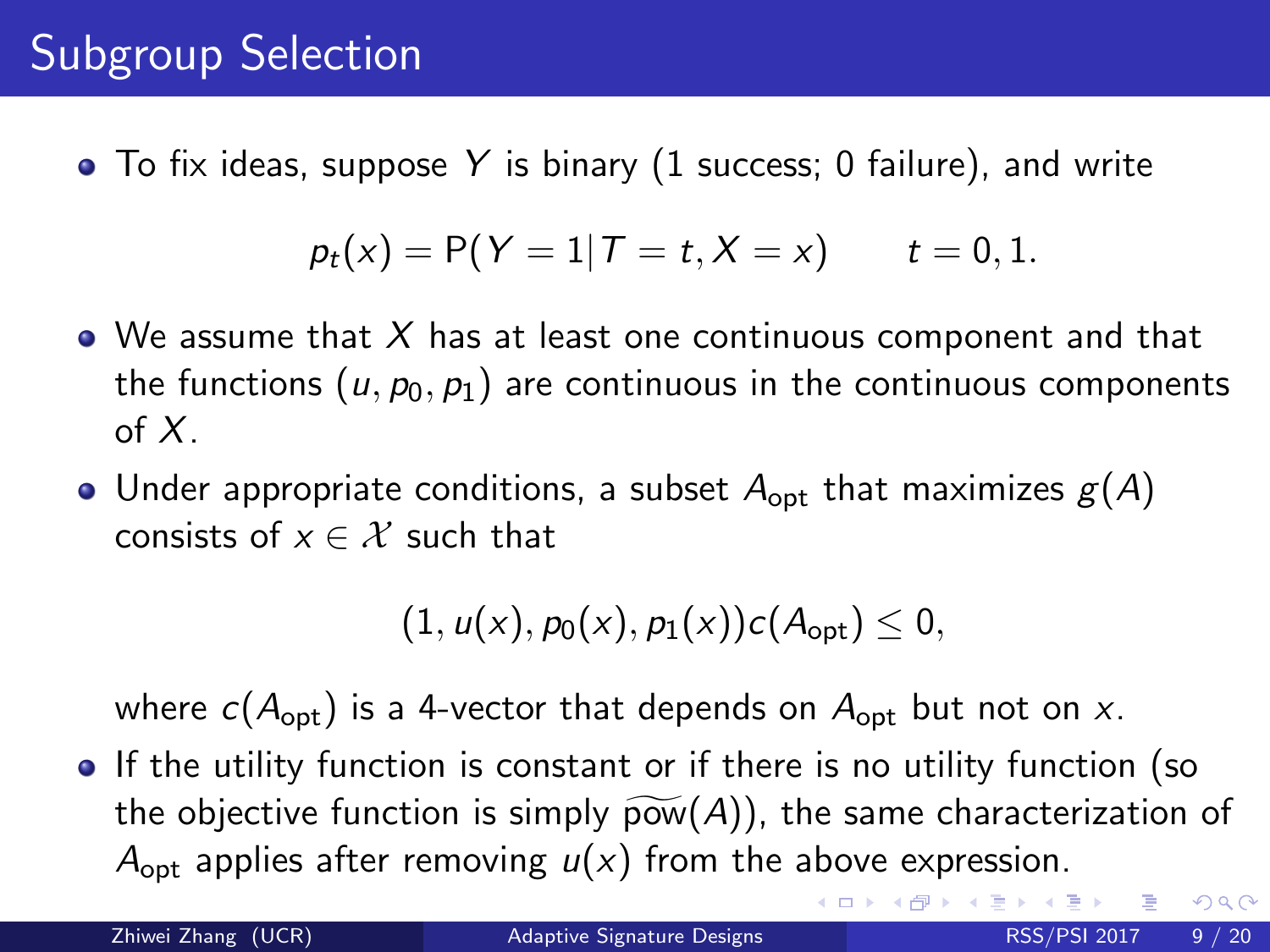Motivated by this characterization, we consider the class of subsets  $\mathcal{A} = \{A(c) : ||c|| = 1\}$ , where

$$
A(c) = \{x \in \mathcal{X} : (1, u(x), \widehat{p}_0(x), \widehat{p}_1(x))c \leq 0\},\
$$

 $\widehat{p}_t(x)$  is an estimate of  $p_t(x)$  based on a model for  $P(Y=1|X,T)$ , and the unit norm constraint on c is for uniqueness.

- This approach is insensitive to any collinearity in  $X$ .
- For a given c, an estimate of  $g(A(c))$  can be obtained by substituting estimates of  $(F(A), u(A), p_0(A), p_1(A))$ , where  $A = A(c)$  is considered fixed and  $p_t(A) = P(Y = 1 | T = t, X \in A)$ ,  $t = 0, 1$ .

$$
\widehat{F}(A) = \frac{1}{n} \sum_{i=1}^{n} I(X_i \in A), \ \widehat{u}(A) = \frac{1}{n} \sum_{i=1}^{n} I(X_i \in A)u(X_i)
$$

\n- \n
$$
\hat{\rho}_t^{\text{emp}}(A) = \frac{\sum_{i=1}^{t} (X_i \in A, i) - t}{\sum_{i=1}^{n} I(X_i \in A, \overline{T_i} = t)}
$$
\n
\n- \n
$$
\hat{\rho}_t^{\text{aug}}(A) = \hat{\rho}_t^{\text{emp}}(A) - \frac{\sum_{i=1}^{n} I(X_i \in A) \{ I(\overline{T_i} = t) - \hat{\varpi}_t(A) \} \hat{\rho}_t(X_i)}{\sum_{i=1}^{n} I(X_i \in A, \overline{T_i} = t)}
$$
, where  $\hat{\varpi}_t(A)$  is the proportion of subjects in *A* that receive treatment *t*.\n
\n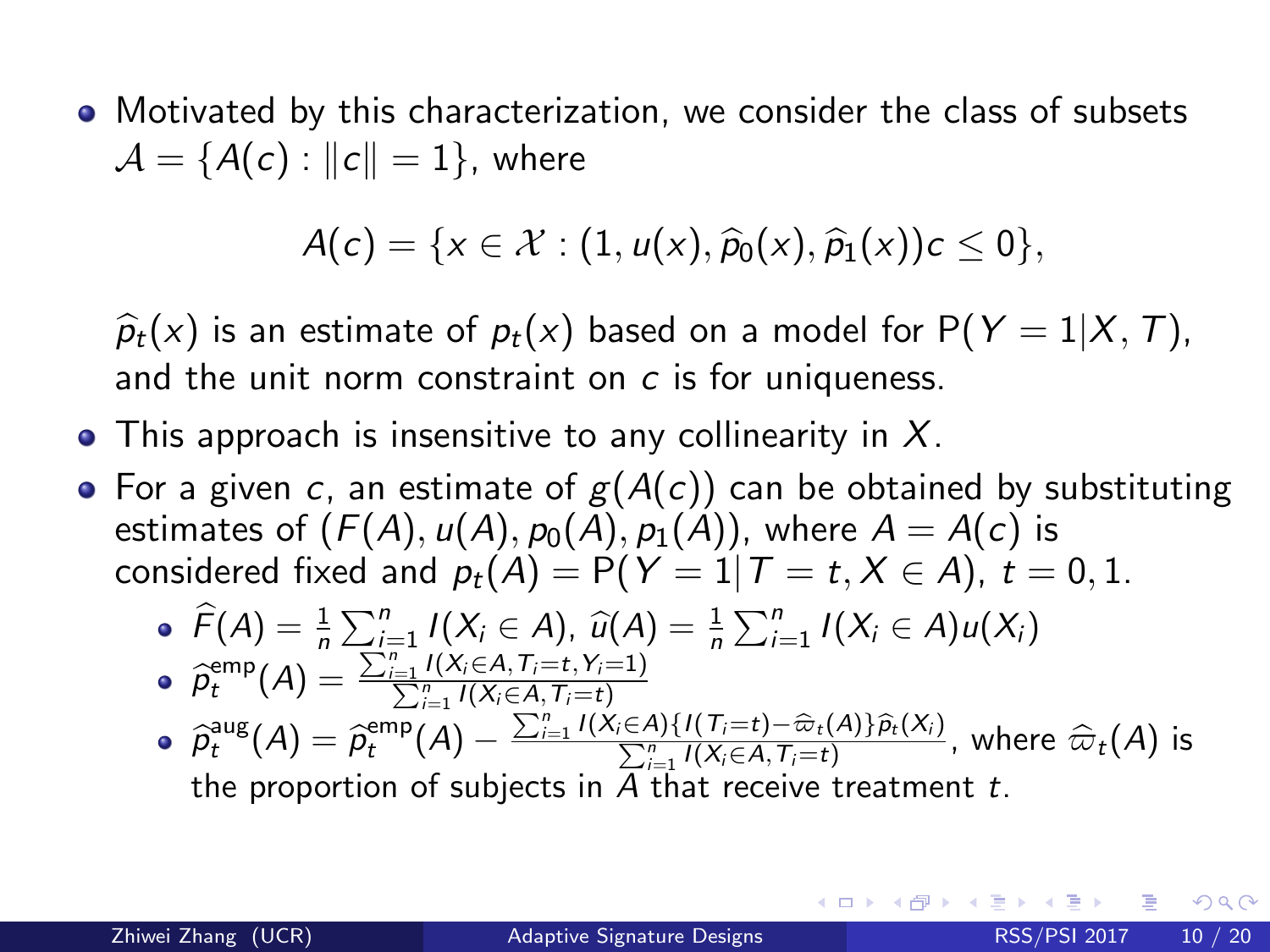- Our proposal is to estimate  $A_{opt}$  by  $A_{opt} = A(\hat{c}_{opt})$ , where  $\hat{c}_{opt}$ maximizes the estimate of  $g(A(c))$  over the unit sphere.
- This is a low-dimensional maximization problem, which can be solved using standard techniques (e.g., grid search).
- If  $\hat{p}_t(x)$  estimates  $p_t(x)$  consistently, then we can expect  $\hat{c}_{opt}$  and  $\widehat{A}_{\text{ont}}$  to approach  $c(A_{\text{out}})$  and  $A_{\text{out}}$  respectively in large samples.
- If  $\hat{p}_t(x)$  is inconsistent for  $p_t(x)$  (e.g., due to model misspecification), then  $A_{\text{opt}}$  estimates a local optimum (within the class A).
- A severe departure of  $\widehat{A}_{\text{opt}}$  from  $A_{\text{opt}}$  could be detected by comparing  $\hat{c}_{\text{ont}}$  with  $c(\hat{A}_{\text{ont}})$ .

つひひ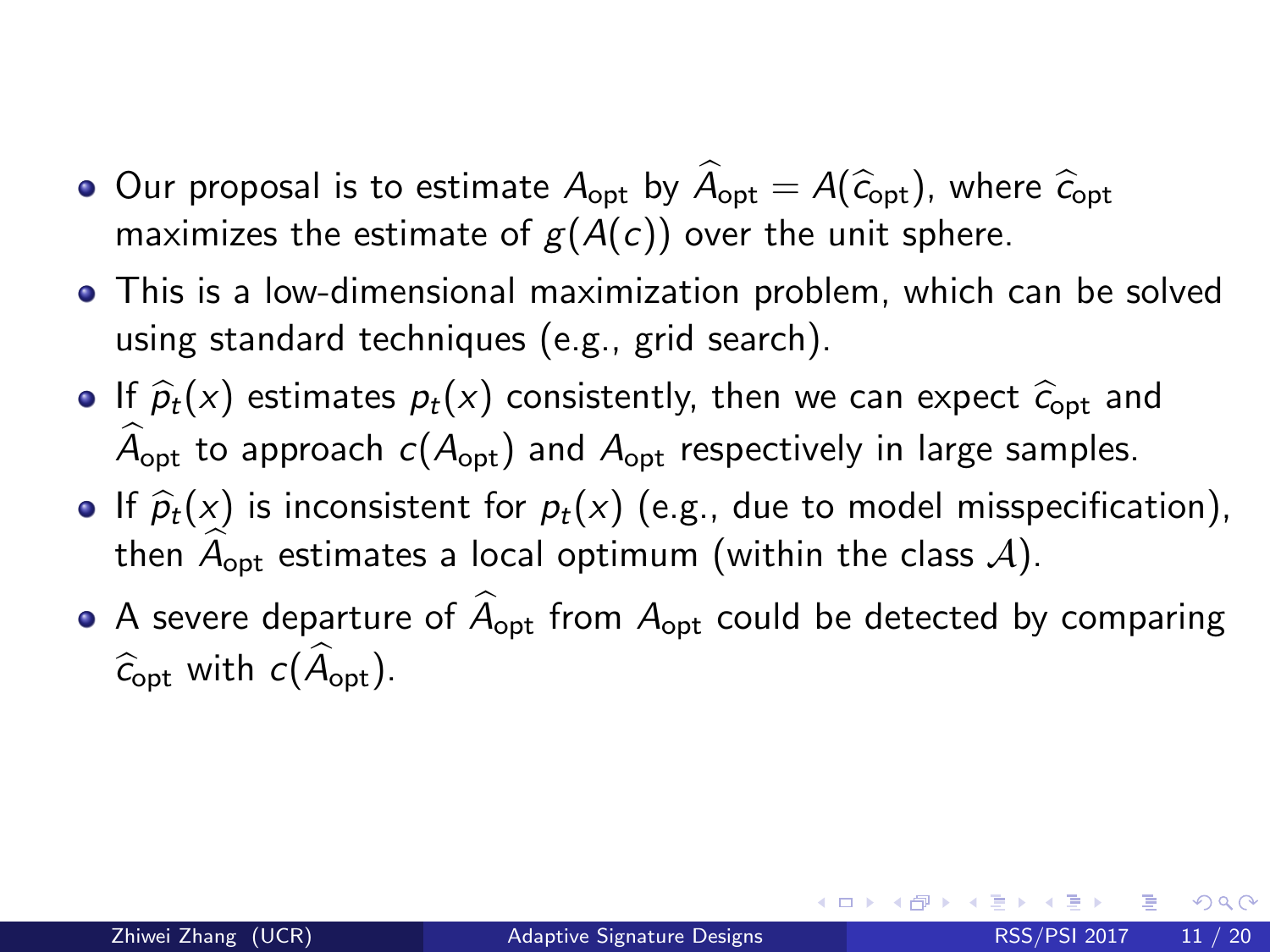- $\bullet$  Under appropriate conditions,  $\widehat{p}_t(\widehat{A}_{\text{opt}}) p_t(\widehat{A}_{\text{opt}}) = o_p(1)$ , and  $\sqrt{n} {\{\hat{p}_t(\hat{A}_{\text{opt}}) - p_t(\hat{A}_{\text{opt}})\}}$  is asymptotically normal.
- Thus, for asymptotic inference, one can largely ignore the fact that  $A_{\text{opt}}$  and  $\{\widehat{p}_t(A) : A \in \mathcal{A}\}\$  are obtained from the same set of data.
- In finite samples, however, a selection bias can arise when the same sample is used to develop  $A_{\text{opt}}$  and estimate the treatment effect in this subgroup.
- A cross-validation approach can be used to remove or reduce the selection bias.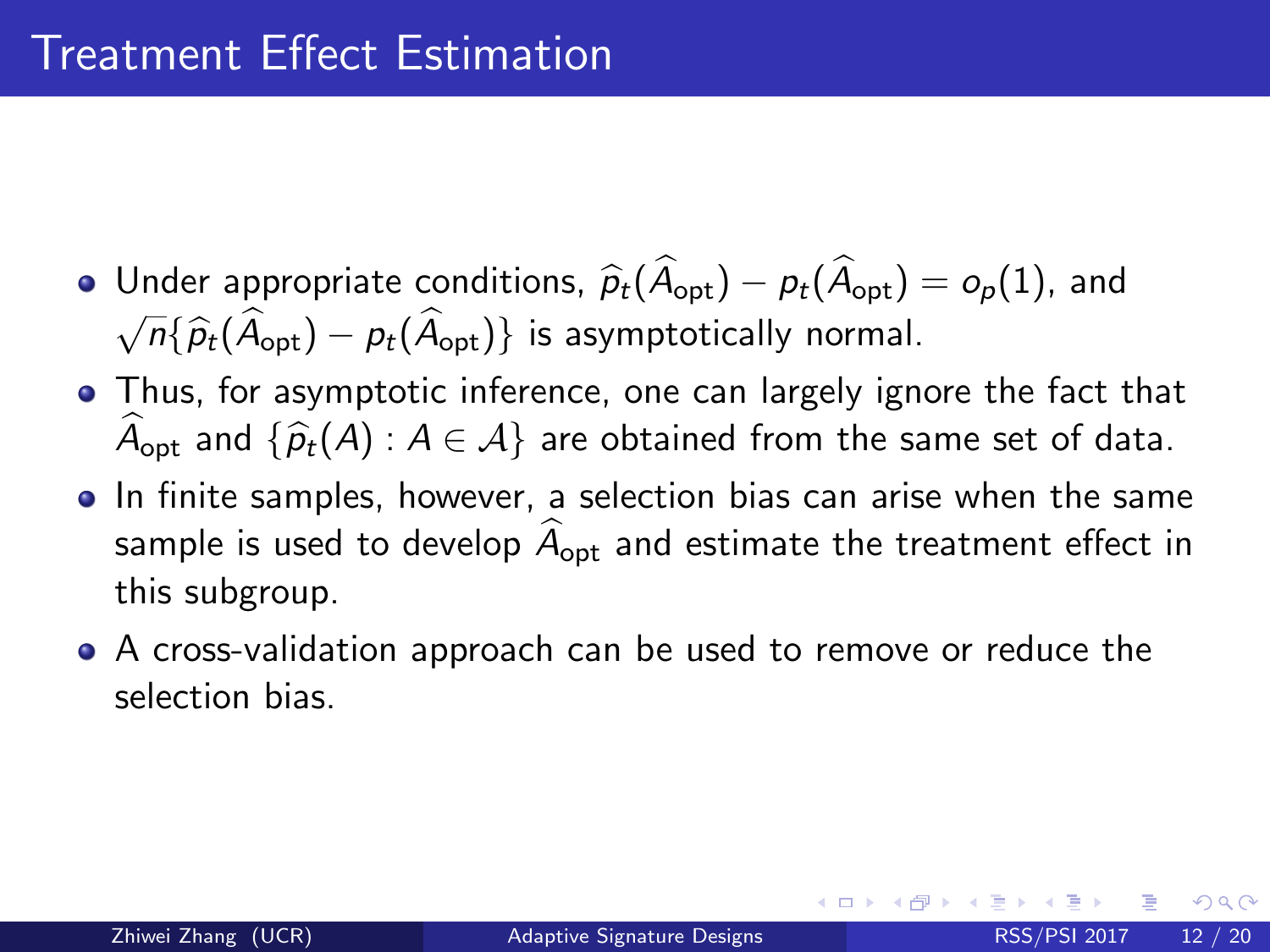- $\bullet$  K-fold cross-validation:
	- Partition the study cohort randomly into a specified number, say  $K$ , of subsamples that are roughly equal in size.
	- For each  $k \in \{1, \ldots, K\}$ , we use the kth subsample as the validation sample and combine the other subsamples into a training sample.
	- From the training sample we obtain  $\widehat{A}_{\text{opt}}^{(-k)} = \operatorname{argmax}_{A \in \mathcal{A}^{(-k)}} \widehat{g}^{(-k)}(A)$ using the exact same method for obtaining  $\hat{A}_{\text{opt}}$ .
	- Next, we apply  $\widehat{A}_{\text{opt}}^{(-k)}$  to the validation sample and obtain  $\widehat{p}_t^{(k)}(\widehat{A}_{\text{opt}}^{(-k)}),$ where  $\widehat{\rho}_t^{(k)}(\cdot)$  is based on the validation sample alone.<br>The final exace validated estimator of a  $(\widehat{A}, \cdot)$  is given
	- The final cross-validated estimator of  $p_t(\widehat{A}_{\text{opt}})$  is given by

$$
\widehat{p}_t^{\text{cv}}(\widehat{A}_{\text{opt}}) = \frac{1}{K}\sum_{k=1}^K \widehat{p}_t^{(k)}(\widehat{A}_{\text{opt}}^{(-k)}).
$$

• Inference on  $p_1(\widehat{A}_{\text{opt}}) - p_0(\widehat{A}_{\text{opt}})$  can be based on nonparametric bootstrap standard errors and confidence intervals.

つひひ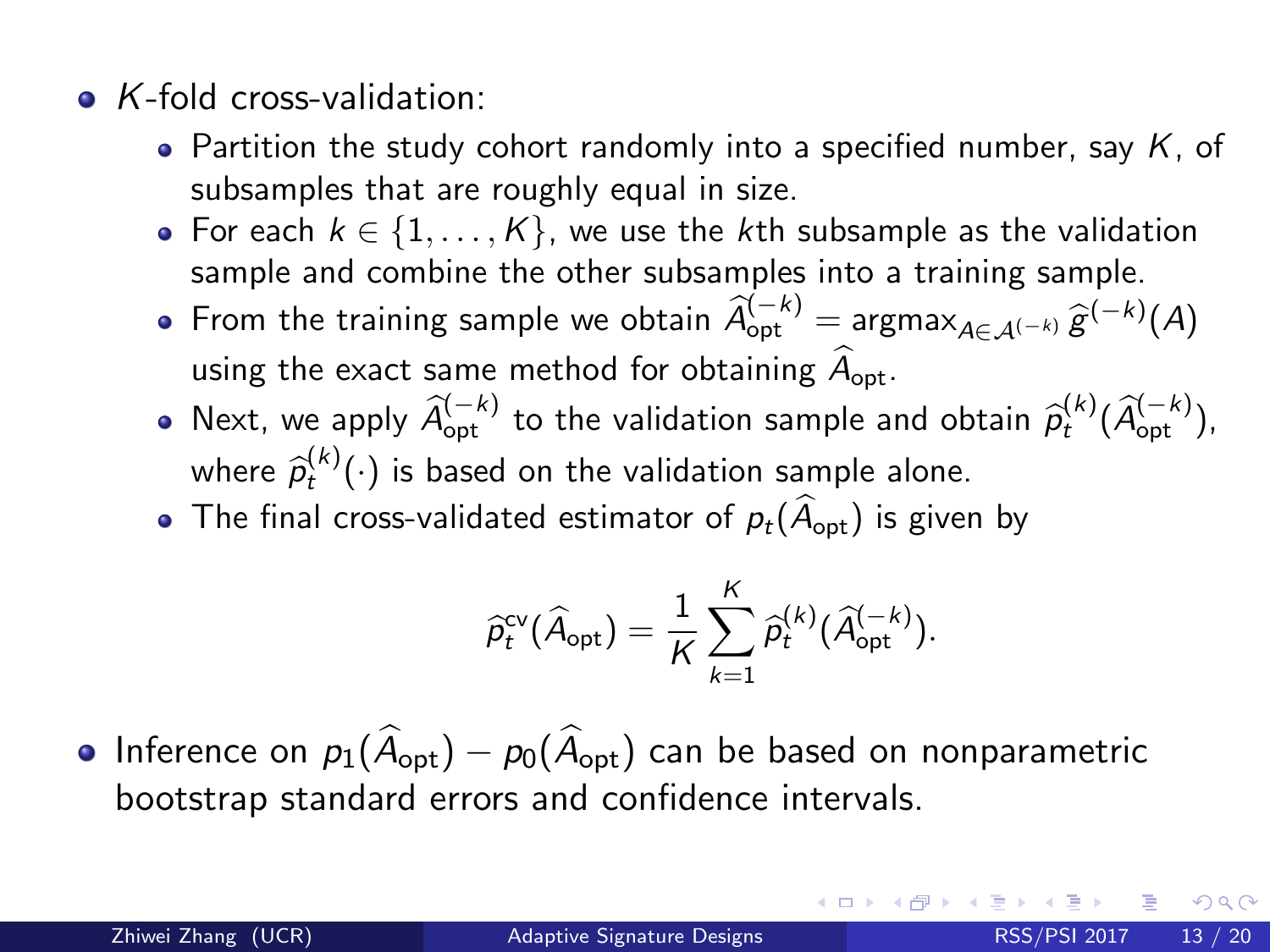## Example 1 (MAGIC)

- The Magnesium in Coronaries (MAGIC) study is a randomized clinical trial that investigated, in high risk patients with ST-elevation myocardial infarction, the effect of supplemental administration of intravenous magnesium on short-term mortality.
- The MAGIC study enrolled 6213 patients, who were randomized 1:1 to magnesium sulphate or matching placebo.
- The primary endpoint was all-cause mortality within 30 days of randomization.
- The observed mortality rate was 15.3% in the magnesium group and 15.2% in the placebo group, with an odds ratio of 1.0 (95% CI:  $0.9 - 1.2$ ).
- No benefit or harm of magnesium was observed in 8 pre-specified and 15 exploratory subgroup analyses.

 $\Omega$ 

**K ロ ト K 何 ト K ヨ ト K**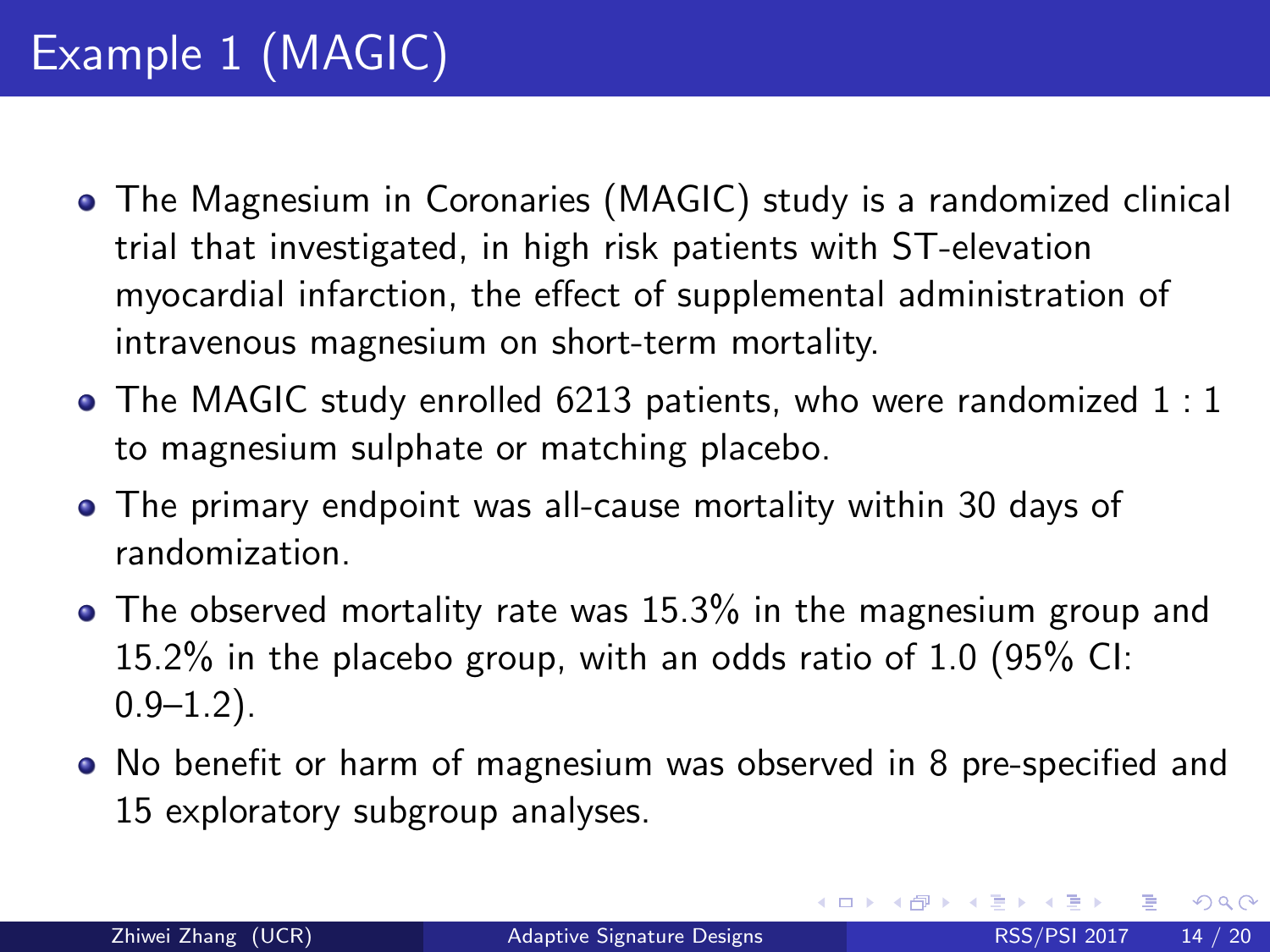- In our retrospective analysis, the baseline covariate vector consists of age, gender, systolic blood pressure, heart rate, a simple risk index, a modified TIMI score, and nine other covariates.
- Three subjects with missing covariate data are excluded from our analysis.
- We estimate  $p_t(x)$  under a logistic regression model and estimate  $p_t(A)$  with the augmented estimator  $\widehat{p}_t^{\text{aug}}(A)$ .
- Our analysis is based on superiority hypotheses  $(H_0 : p_1(A) \leq p_0(A))$ vs  $H_1$ :  $p_1(A) > p_0(A)$ , one-sided  $\alpha = 0.025$ , and a constant utility function, and involves grid search and 20-fold cross-validation.

つへへ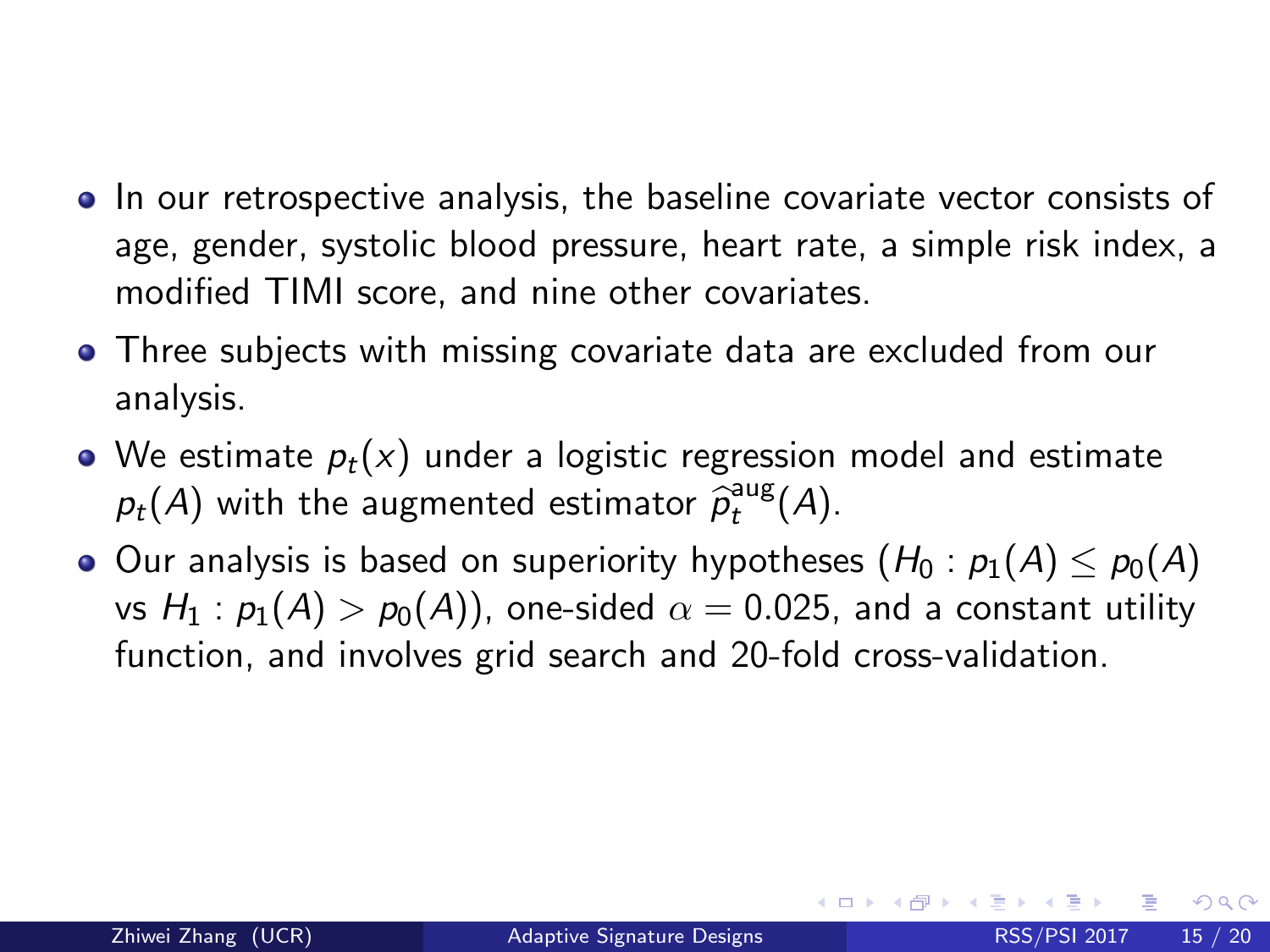<span id="page-15-0"></span>

| Quantity                                                       | Pt. Est. $(\% )$ |        | Std. Error $(\%)$ |
|----------------------------------------------------------------|------------------|--------|-------------------|
| of Interest                                                    | Naive            | CV     | Naive<br>CV       |
| $F(A_{\text{opt}})$                                            | 63.1             | 63.8   | 13.8<br>12.1      |
| $\widetilde{\mathsf{pow}}\big(\widehat{A}_{\mathsf{opt}}\big)$ | 73.8             | 0.7    | 23.2<br>12.2      |
| $g(A_{\text{opt}})$                                            | 46.5             | 0.5    | 20.1<br>14.9      |
| $p_0(A_{\text{opt}})$                                          | 86.7             | 87.5   | 1.6<br>1.9        |
| $p_1(A_{\text{opt}})$                                          | 89.4             | 86.9   | 1.3<br>1.8        |
|                                                                | 27               | $-0.5$ | Ი.Ნ<br>0.9        |
|                                                                |                  |        |                   |

K ロ > K 個 > K 差 > K 差 > → 差 → の Q @ .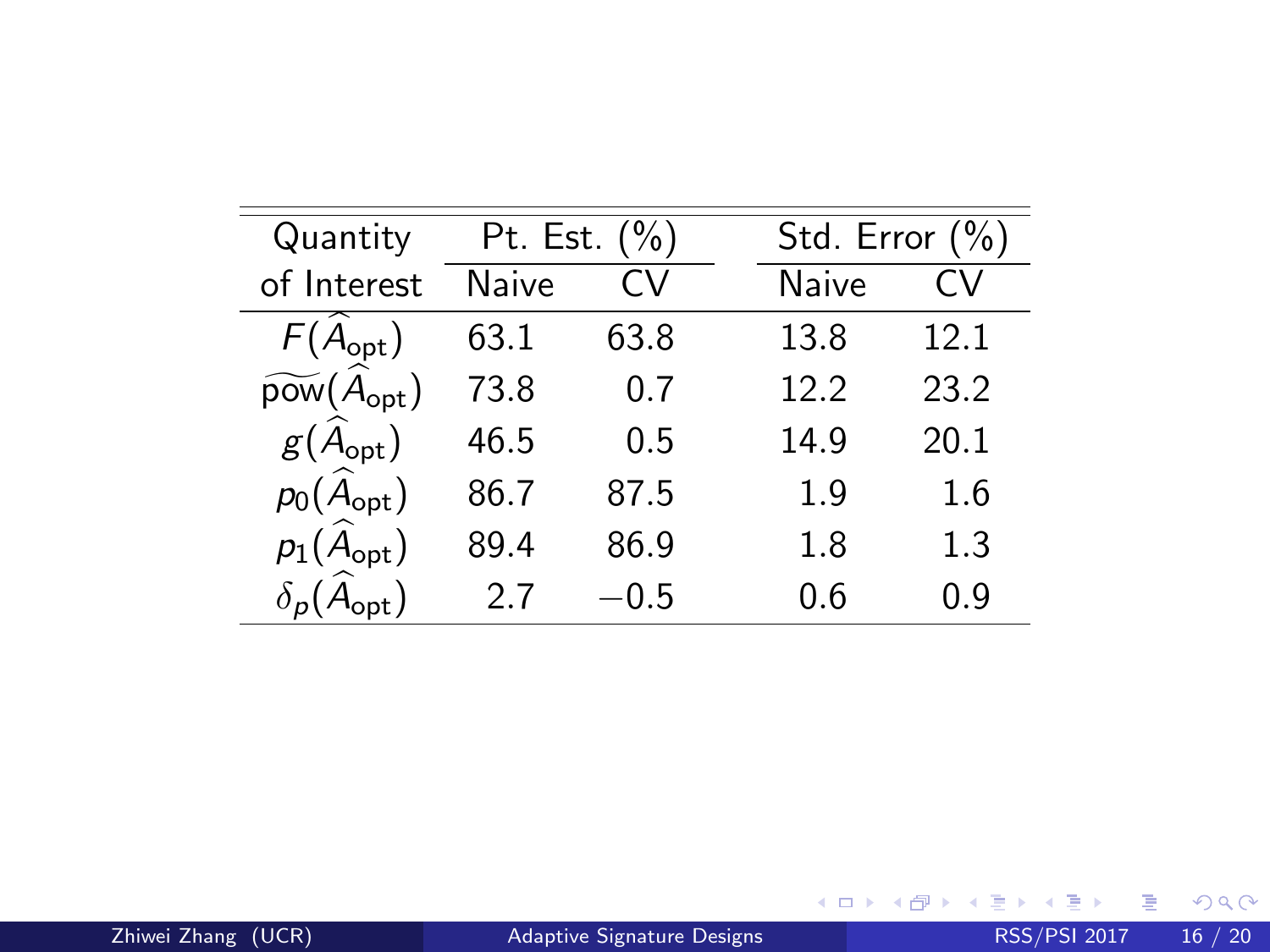## <span id="page-16-0"></span>Example 2 (HEMO)

- The HEMO study is a randomized clinical trial that evaluated the effects of the dose of dialysis and the level of flux of the dialyzer membrane on mortality and morbidity among patients undergoing maintenance hemodialysis.
- The HEMO study enrolled 1846 patients undergoing thrice-weekly dialysis and randomized them to a standard or high dose of dialysis  $(1:1)$  and to a low-flux or high-flux dialyzer  $(1:1)$  under a two-by-two factorial design.
- The primary endpoint was time to death from any cause, which was not significantly influenced by the dose or flux assignment:
	- the hazard ratio for high versus standard dose was estimated to be 0.96  $(95\% \text{ Cl: } 0.84-1.10; \ p = 0.53);$
	- the hazard ratio for high versus low flux was estimated to be 0.92 (95% CI: 0.81–1.05;  $p = 0.23$ ).
- **•** However, possible interactions were identified between dose and sex (unadjusted  $p = 0.01$ ) and between flux and prior years of dialysis  $(\leq 3.7$  $(\leq 3.7$  $(\leq 3.7$  years versus  $> 3.7$  years; unadjusted  $p = 0.005$  $p = 0.005$  $p = 0.005$  $p = 0.005$  $p = 0.005$  $p = 0.005$  $p = 0.005$ ).  $\Omega$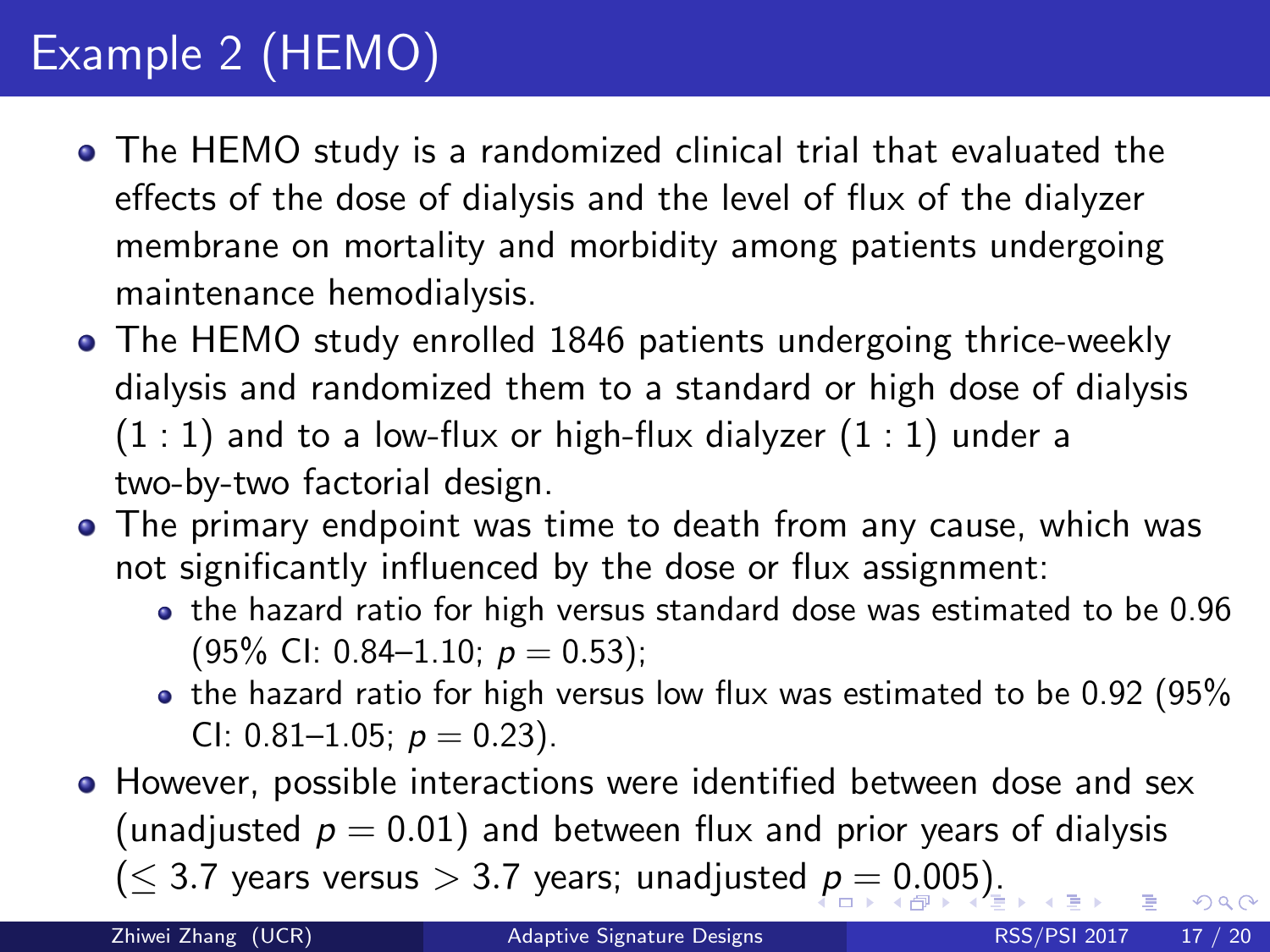- <span id="page-17-0"></span>• The corresponding subgroup analyses suggested that women might benefit from a high dose of dialysis and that patients with longer history of dialysis might benefit from high flux.
- Although definitive answers to these questions would require pre-planned analyses, we present a retrospective analysis here mainly to illustrate the proposed methodology.
- $\bullet$  The treatment of interest is the level of flux (1 high; 0 low), and the baseline covariate vector consists of the same seven covariates pre-specified for subgroup analyses and also included in the primary (Cox regression) analysis.
- We work with survival status (1 alive; 0 dead) at 3 years post-randomization as the outcome variable, and restrict attention to the 1414 subjects who were randomized at least 3 years prior to the administrative end of the study.
- Our analysis of this example is similar to the previous one except for the use of one-sided  $\alpha = 0.05$  and 10-fold cross-validation.

 $\Omega$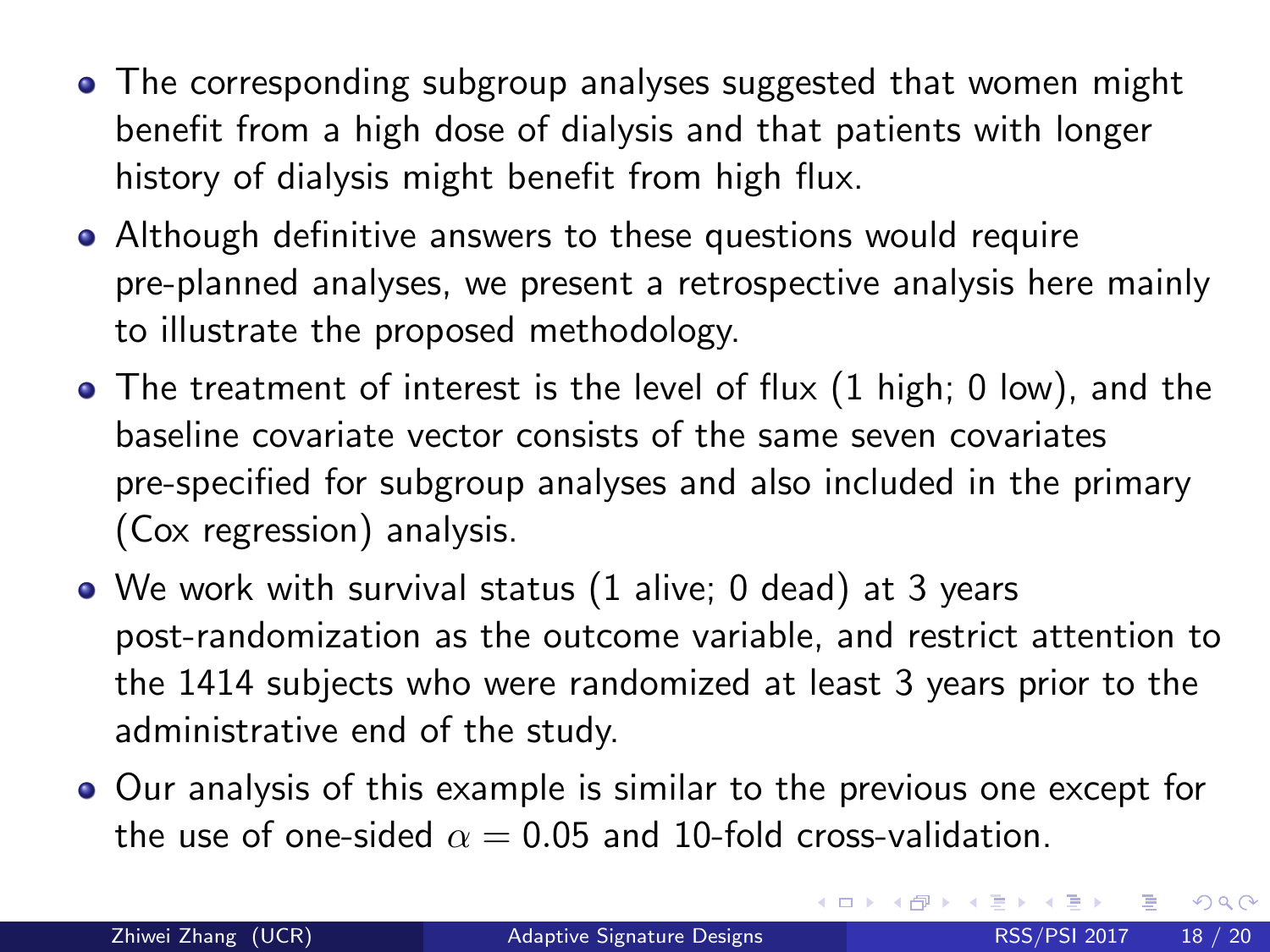| Quantity                                               | Pt. Est. $(\% )$ |      | Std. Error $(\%)$ |              |      |
|--------------------------------------------------------|------------------|------|-------------------|--------------|------|
| of Interest                                            | Naive            | CV   |                   | <b>Naive</b> | CV   |
| $F(\hat{A}_{opt})$                                     | 76.2             | 79.8 |                   | 12.5         | 10.3 |
| $\widetilde{\mathsf{pow}}(\widehat{A}_{\mathsf{opt}})$ | 63.9             | 33.7 |                   | 9.6          | 21.9 |
| $g(A_{\text{opt}})$                                    | 48.7             | 26.9 |                   | 13.6         | 21.1 |
| $p_0(\widehat{A}_{\text{opt}})$                        | 65.9             | 65.8 |                   | 3.5          | 2.6  |
| $p_1(A_{\text{opt}})$                                  | 71.6             | 69.2 |                   | 3.4          | 2.4  |
| $\delta_{p}(A_{\text{opt}})$                           | 5.6              | 3.4  |                   | 1.2          | 2.0  |

メロトメ 御 トメ 君 トメ 君 ト

 $\equiv$  990